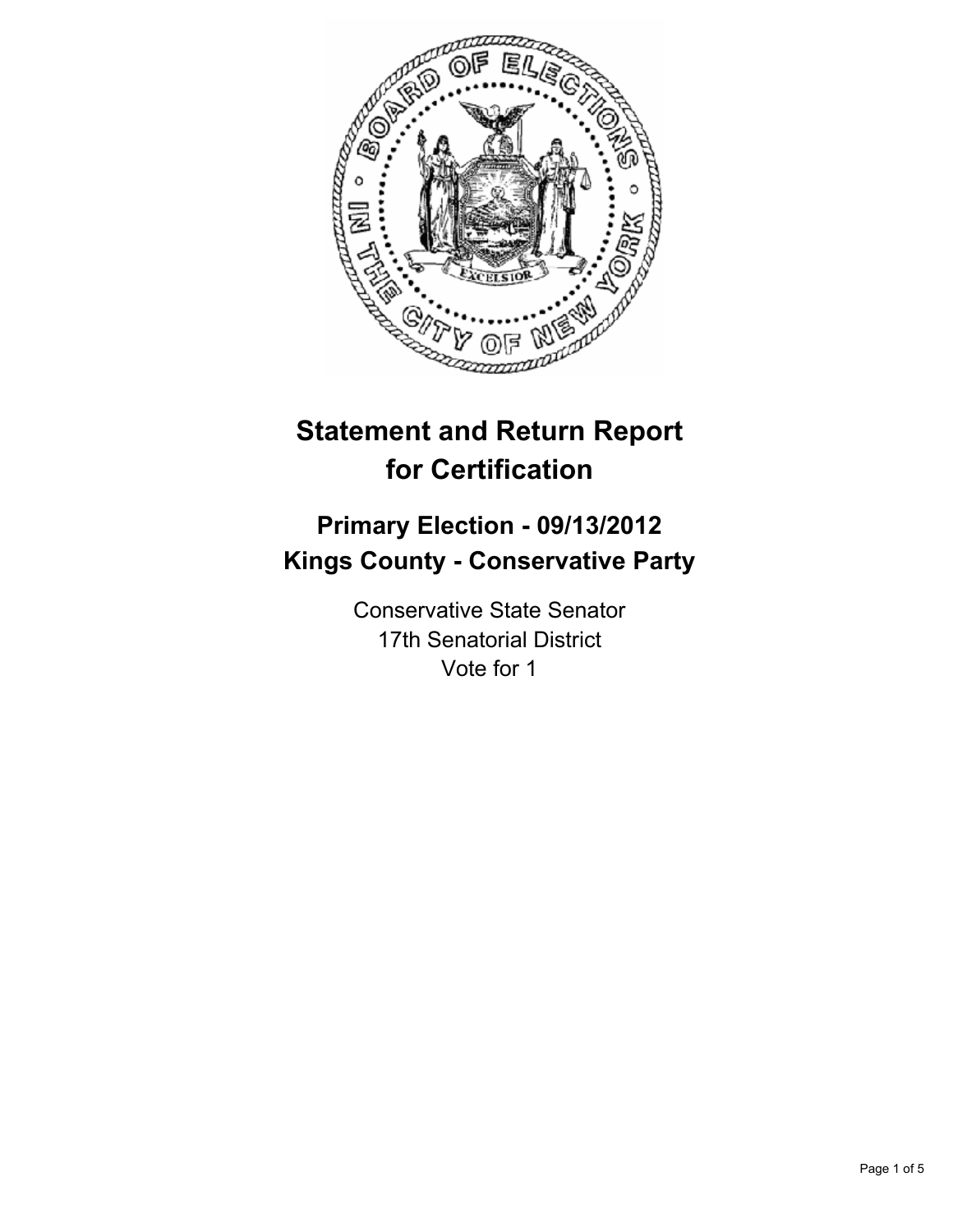

#### **Assembly District 41**

| <b>PUBLIC COUNTER</b>                                    | 18 |
|----------------------------------------------------------|----|
| <b>EMERGENCY</b>                                         | 0  |
| ABSENTEE/MILITARY                                        | 2  |
| <b>FFDFRAL</b>                                           | 0  |
| SPECIAL PRESIDENTIAL                                     | 0  |
| AFFIDAVIT                                                | 0  |
| <b>Total Ballots</b>                                     | 20 |
| Less - Inapplicable Federal/Special Presidential Ballots | 0  |
| <b>Total Applicable Ballots</b>                          | 20 |
| <b>DAVID STOROBIN</b>                                    | 19 |
| SIMCHA FELDER (WRITE-IN)                                 |    |
| <b>Total Votes</b>                                       | 20 |

#### **Assembly District 42**

| <b>Total Votes</b>                                       | 6 |
|----------------------------------------------------------|---|
| <b>DAVID STOROBIN</b>                                    | 6 |
| <b>Total Applicable Ballots</b>                          | 6 |
| Less - Inapplicable Federal/Special Presidential Ballots | 0 |
| <b>Total Ballots</b>                                     | 6 |
| <b>AFFIDAVIT</b>                                         | 0 |
| SPECIAL PRESIDENTIAL                                     | 0 |
| <b>FEDERAL</b>                                           | 0 |
| ABSENTEE/MILITARY                                        |   |
| <b>EMERGENCY</b>                                         | 0 |
| PUBLIC COUNTER                                           | 5 |

#### **Assembly District 44**

| <b>EMERGENCY</b><br>0<br>ABSENTEE/MILITARY<br>4<br><b>FEDERAL</b><br>0<br>SPECIAL PRESIDENTIAL<br>0<br><b>AFFIDAVIT</b><br>0<br>30<br><b>Total Ballots</b><br>0<br>Less - Inapplicable Federal/Special Presidential Ballots<br>30<br><b>Total Applicable Ballots</b><br><b>DAVID STOROBIN</b><br>17<br>13<br>SIMCHA FELDER (WRITE-IN)<br>30<br><b>Total Votes</b> | <b>PUBLIC COUNTER</b> | 26 |
|-------------------------------------------------------------------------------------------------------------------------------------------------------------------------------------------------------------------------------------------------------------------------------------------------------------------------------------------------------------------|-----------------------|----|
|                                                                                                                                                                                                                                                                                                                                                                   |                       |    |
|                                                                                                                                                                                                                                                                                                                                                                   |                       |    |
|                                                                                                                                                                                                                                                                                                                                                                   |                       |    |
|                                                                                                                                                                                                                                                                                                                                                                   |                       |    |
|                                                                                                                                                                                                                                                                                                                                                                   |                       |    |
|                                                                                                                                                                                                                                                                                                                                                                   |                       |    |
|                                                                                                                                                                                                                                                                                                                                                                   |                       |    |
|                                                                                                                                                                                                                                                                                                                                                                   |                       |    |
|                                                                                                                                                                                                                                                                                                                                                                   |                       |    |
|                                                                                                                                                                                                                                                                                                                                                                   |                       |    |
|                                                                                                                                                                                                                                                                                                                                                                   |                       |    |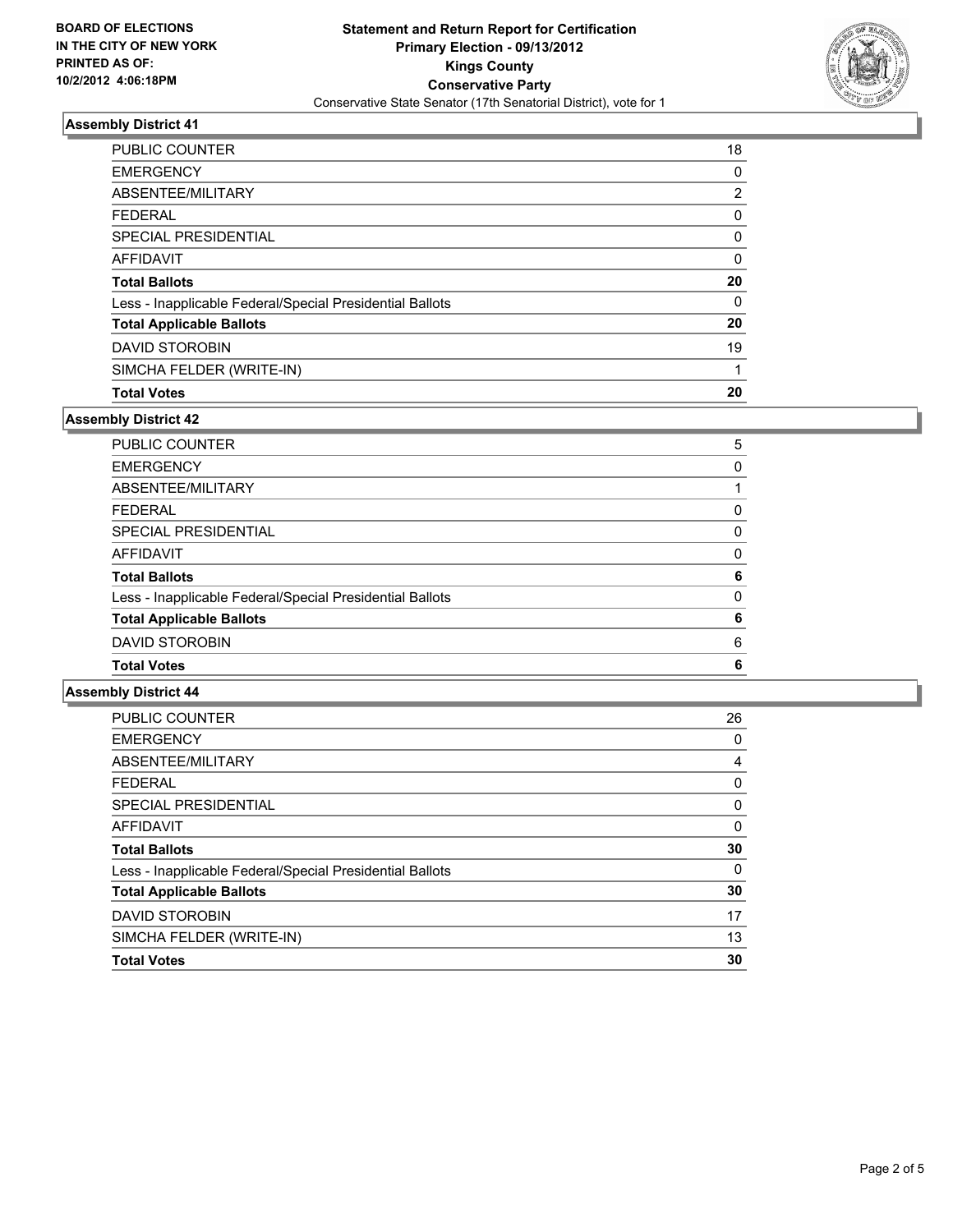

#### **Assembly District 45**

| <b>PUBLIC COUNTER</b>                                    | 13 |
|----------------------------------------------------------|----|
| <b>EMERGENCY</b>                                         | 0  |
| ABSENTEE/MILITARY                                        |    |
| <b>FFDFRAL</b>                                           | 0  |
| SPECIAL PRESIDENTIAL                                     | 0  |
| AFFIDAVIT                                                | 0  |
| <b>Total Ballots</b>                                     | 14 |
| Less - Inapplicable Federal/Special Presidential Ballots | 0  |
| <b>Total Applicable Ballots</b>                          | 14 |
| <b>DAVID STOROBIN</b>                                    | 13 |
| SIMCHA FELDER (WRITE-IN)                                 |    |
| <b>Total Votes</b>                                       | 14 |

#### **Assembly District 47**

| <b>PUBLIC COUNTER</b>                                    | 0 |
|----------------------------------------------------------|---|
|                                                          |   |
| <b>EMERGENCY</b>                                         | 0 |
| ABSENTEE/MILITARY                                        | 0 |
| <b>FEDERAL</b>                                           | 0 |
| SPECIAL PRESIDENTIAL                                     | 0 |
| <b>AFFIDAVIT</b>                                         | 0 |
| <b>Total Ballots</b>                                     | 0 |
| Less - Inapplicable Federal/Special Presidential Ballots | 0 |
| <b>Total Applicable Ballots</b>                          | 0 |
| <b>DAVID STOROBIN</b>                                    | 0 |
| <b>Total Votes</b>                                       | 0 |
|                                                          |   |

#### **Assembly District 48**

| <b>PUBLIC COUNTER</b>                                    | 108 |
|----------------------------------------------------------|-----|
| <b>EMERGENCY</b>                                         | 0   |
| ABSENTEE/MILITARY                                        | 14  |
| <b>FEDERAL</b>                                           | 0   |
| <b>SPECIAL PRESIDENTIAL</b>                              | 0   |
| <b>AFFIDAVIT</b>                                         | 3   |
| <b>Total Ballots</b>                                     | 125 |
| Less - Inapplicable Federal/Special Presidential Ballots | 0   |
| <b>Total Applicable Ballots</b>                          | 125 |
| <b>DAVID STOROBIN</b>                                    | 27  |
| SIMCHA FELDER (WRITE-IN)                                 | 97  |
| <b>Total Votes</b>                                       | 124 |
| Unrecorded                                               | 1   |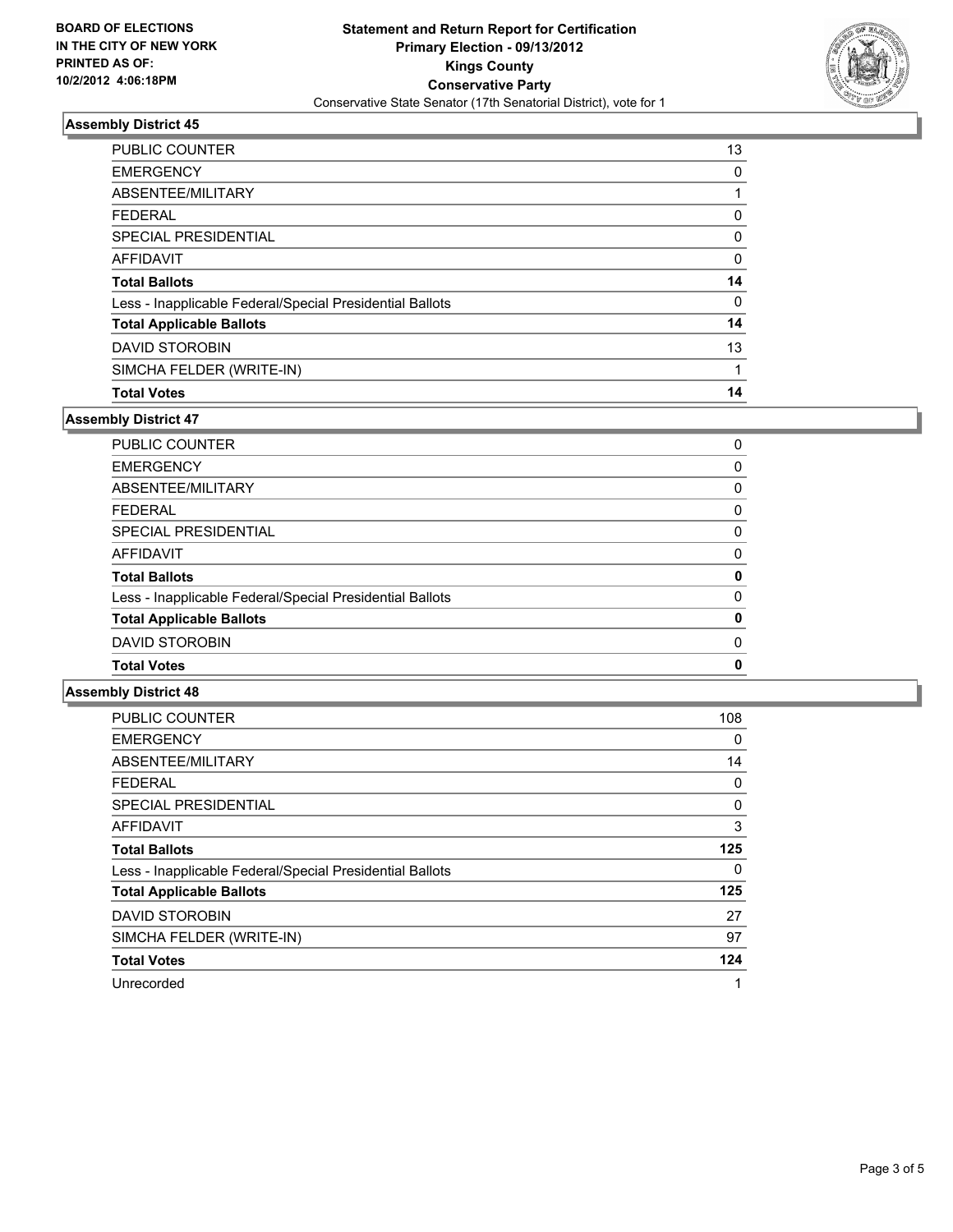

#### **Assembly District 49**

| <b>PUBLIC COUNTER</b>                                    | 11 |
|----------------------------------------------------------|----|
| <b>EMERGENCY</b>                                         | 0  |
| ABSENTEE/MILITARY                                        |    |
| <b>FFDFRAL</b>                                           | 0  |
| SPECIAL PRESIDENTIAL                                     | 0  |
| AFFIDAVIT                                                | 0  |
| <b>Total Ballots</b>                                     | 12 |
| Less - Inapplicable Federal/Special Presidential Ballots | 0  |
| <b>Total Applicable Ballots</b>                          | 12 |
| <b>DAVID STOROBIN</b>                                    | 11 |
| SIMCHA FELDER (WRITE-IN)                                 |    |
| <b>Total Votes</b>                                       | 12 |

#### **Assembly District 51**

| PUBLIC COUNTER                                           | 5        |
|----------------------------------------------------------|----------|
| <b>EMERGENCY</b>                                         | 0        |
| ABSENTEE/MILITARY                                        | 0        |
| <b>FEDERAL</b>                                           | 0        |
| SPECIAL PRESIDENTIAL                                     | 0        |
| AFFIDAVIT                                                | 0        |
| <b>Total Ballots</b>                                     | 5        |
| Less - Inapplicable Federal/Special Presidential Ballots | $\Omega$ |
| <b>Total Applicable Ballots</b>                          | 5        |
| DAVID STOROBIN                                           | 5        |
| <b>Total Votes</b>                                       | 5        |